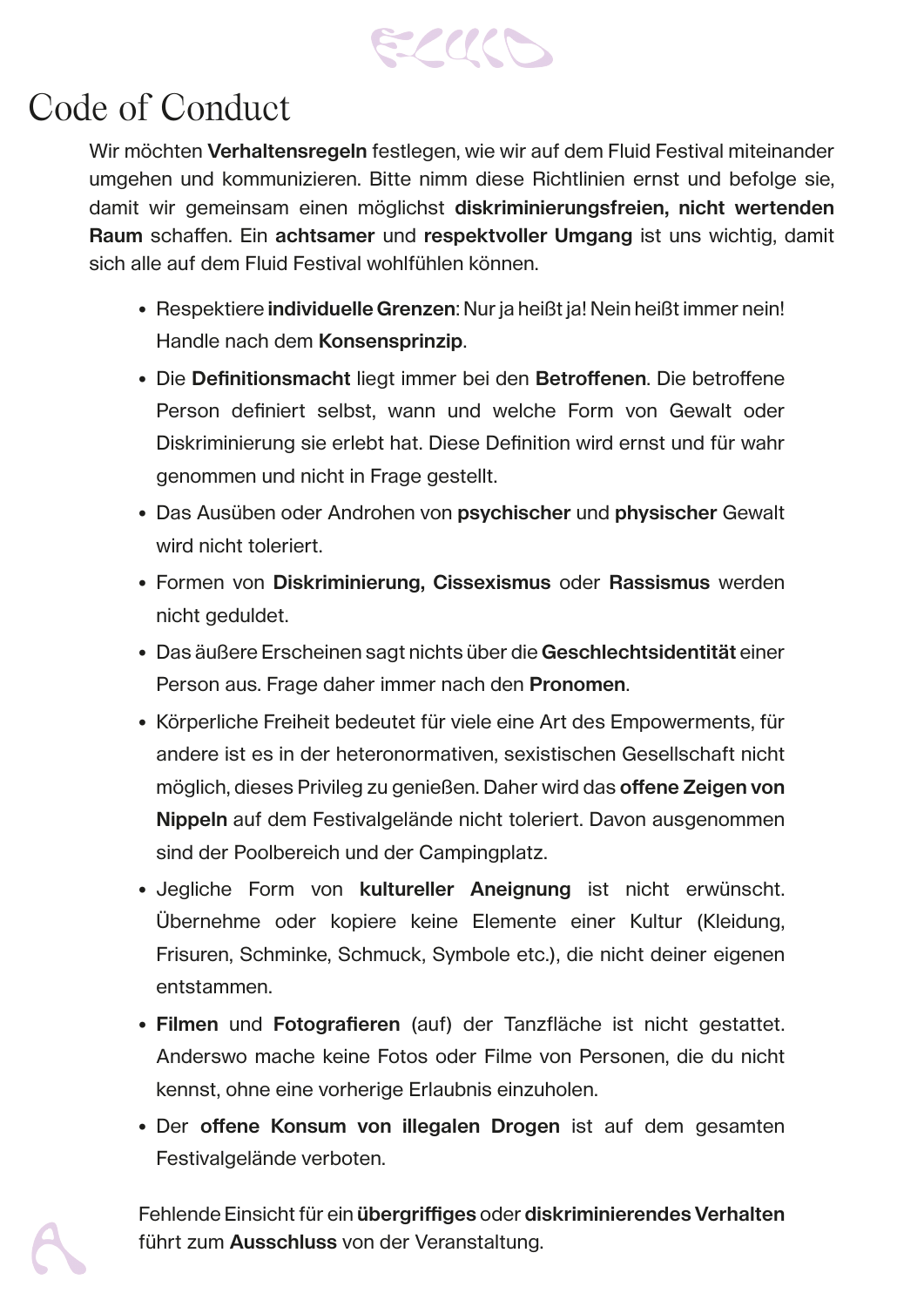

## Code of Conduct

We would like to set up a **code of conduct** on how we interact and communicate with each other at Fluid Festival. Please take these guidelines seriously and follow them so that together we can create a space that is as non-discriminatory and **nonjudgmental** as possible. A mindful and respectful interaction is important to us so that everyone can feel comfortable at Fluid Festival.

Lack of acknowledgement for any assaultive or **discriminatory behaviour** will result in **exclusion** from this event.



- Respect individual **boundaries**: Only yes means yes! No always means no! Act according to the **consent principle**.
- The **definition power** always belongs to the **affected person**. The person affected defines for themselves when and what form of violence or discrimination they have experienced. This definition is taken seriously and for real and is not questioned.
- The practice or threat of **psychological** and **physical** violence is never permitted.
- Forms of **discrimination, cissexism** or **racism** are not tolerated.
- Outward appearance says nothing about a person's **gender identity**. So always ask about **pronouns**.
- Physical freedom means a kind of empowerment for many, for others it is not possible to enjoy this privilege in the heteronormative, sexist society. Therefore, the **open showing of nipples** is not tolerated on this festival site. This excludes the pool area and the camping site.
- Any form of **cultural appropriation** is not welcomed. Do not adopt or copy elements of a culture (clothing, hairstyles, make-up, jewellery, symbols, etc.) that are not your own.
- **• Filming** and **photography** (on) the dance floor is not allowed. Elsewhere, do not take photos or make films of people you do not know without asking for permission first.
- The **open consumption of illegal drugs** is prohibited on the entire festival site.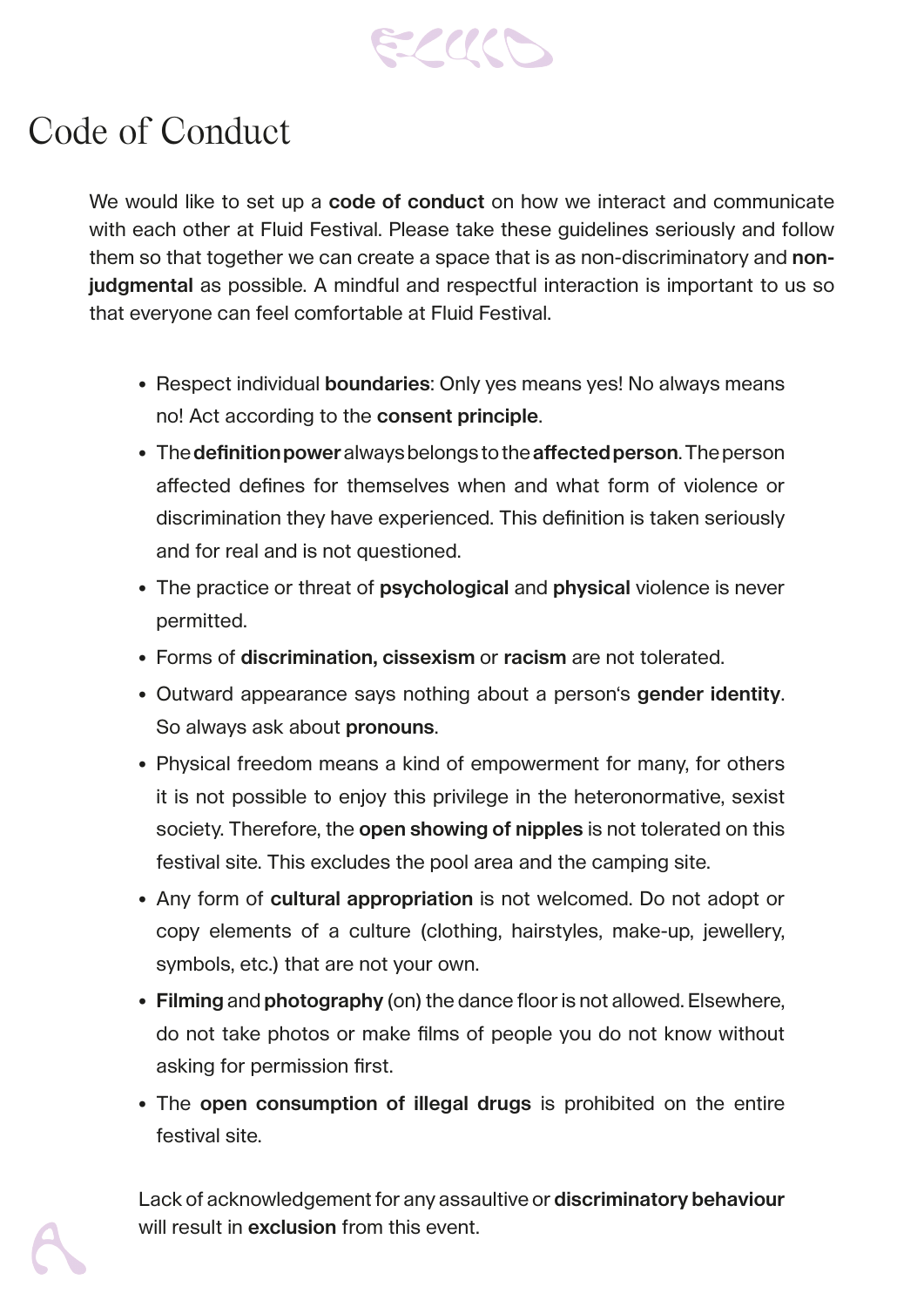ELUCO

## Wie findest und erreichst du das Awareness Team?

Der Buchstabe "A" ist das Awareness Symbol – alle Awareness Personen, Orte und Hinweisschilder sind damit gekennzeichnet.

Das Awareness Team ist für dich **jederzeit ansprechbar.**

Der Awareness Space stellt einen **Ruhe- und Schutzraum**  da und ist während der gesamten Veranstaltung für dich geöffnet.

Du kannst dich jederzeit an der **Bar**, bei der **Fluid Crew**, dem **Sicherheits- und Notfallmedizinpersonal** und der **Psycare** melden. Diese Ansprechpersonen kümmern sich darum, dass Menschen aus dem Awareness Team so schnell wie möglich zu dir kommen.